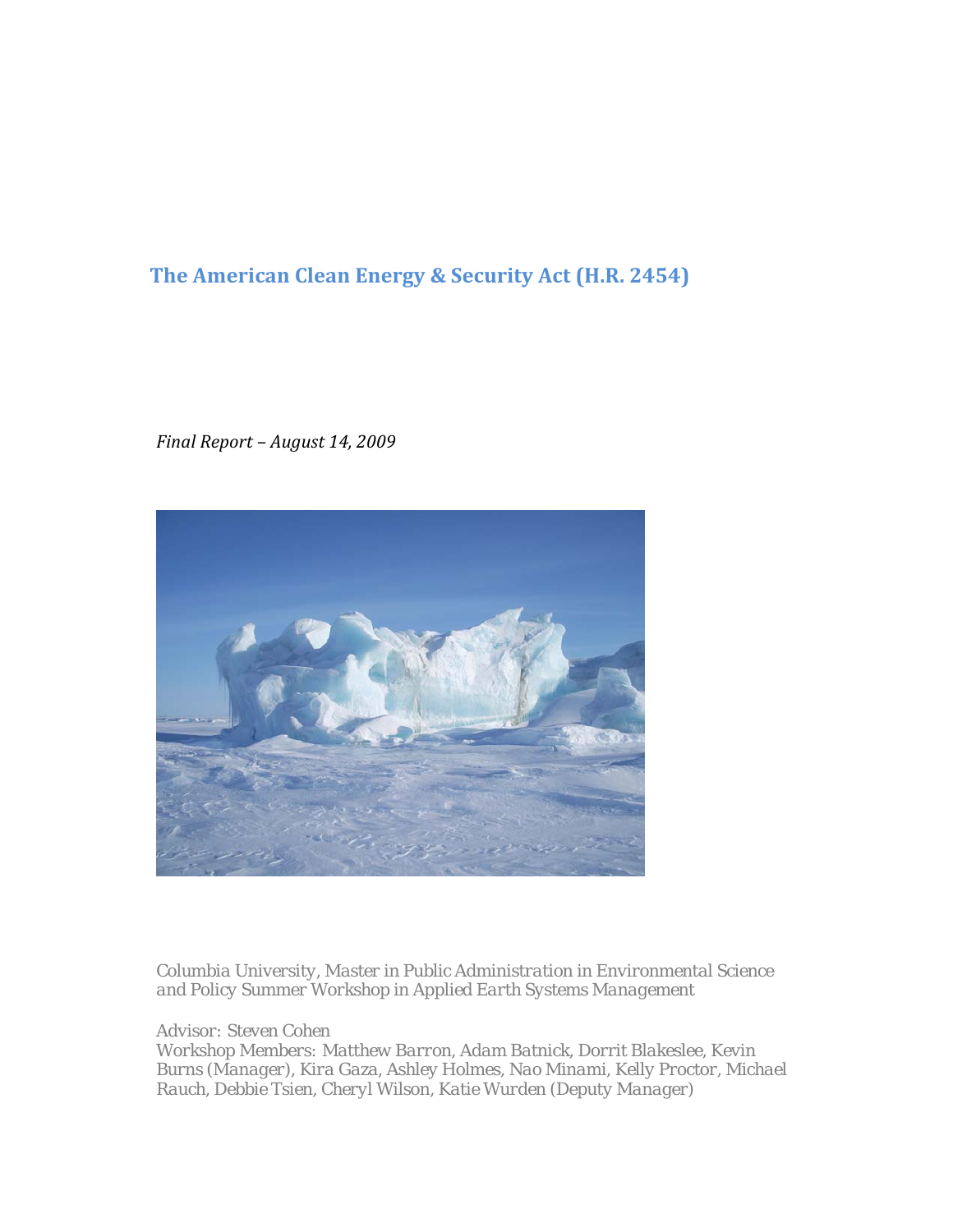| <b>EXECUTIVE SUMMARY</b>                                   | 3              |
|------------------------------------------------------------|----------------|
| <b>INTRODUCTION</b>                                        | 4              |
| <b>Introduction to Global Warming</b>                      | 4              |
| <b>Why Is Government Action Needed?</b>                    | $\overline{5}$ |
| THE ENVIRONMENTAL DILEMMA: GLOBAL WARMING                  | 7              |
| Natural v. Anthropogenic Greenhouse Effect                 | 7              |
| <b>Anthropogenic Sources of Greenhouse Gases</b>           | 8              |
| <b>Feedback Cycles: Driver of Climate Change</b>           | 8              |
| <b>Why Is Action Needed Now?</b>                           | 9              |
| CAP AND TRADE AS A GLOBAL WARMING STRATEGY                 | 10             |
| <b>Allowance Schedule</b>                                  | 10             |
| <b>Offset Credits</b>                                      | 11             |
| <b>Command and Control v. Market Mechanisms</b>            | 11             |
| <b>Drawbacks of Cap and Trade</b>                          | 11             |
| Science of Cap and Trade: Carbon Capture and Sequestration | 12             |
| <b>DEBATES OVER CAP AND TRADE &amp; GLOBAL WARMING</b>     | 13             |
| <b>Carbon Dioxide Concentation</b>                         | 13             |
| <b>Global Climate Models</b>                               | 13             |
| Price of Offsetting Emissions Too Cheap?                   | 14             |
| DETERMINING THE EFFECTIVESS OF CAP AND TRADE               | 15             |
| Measuring the Effectiveness of Offsets                     | 15             |
| <b>Measuring Performance of Cap-and-trade Programs</b>     | 16             |
| Monitoring Agencies Established Under the Bill             | 16             |
| <b>Measuring Impacts of Global Warming</b>                 | 16             |
| <b>CONCLUSIONS</b>                                         | 18             |
| <b>WORKS CITED</b>                                         | 19             |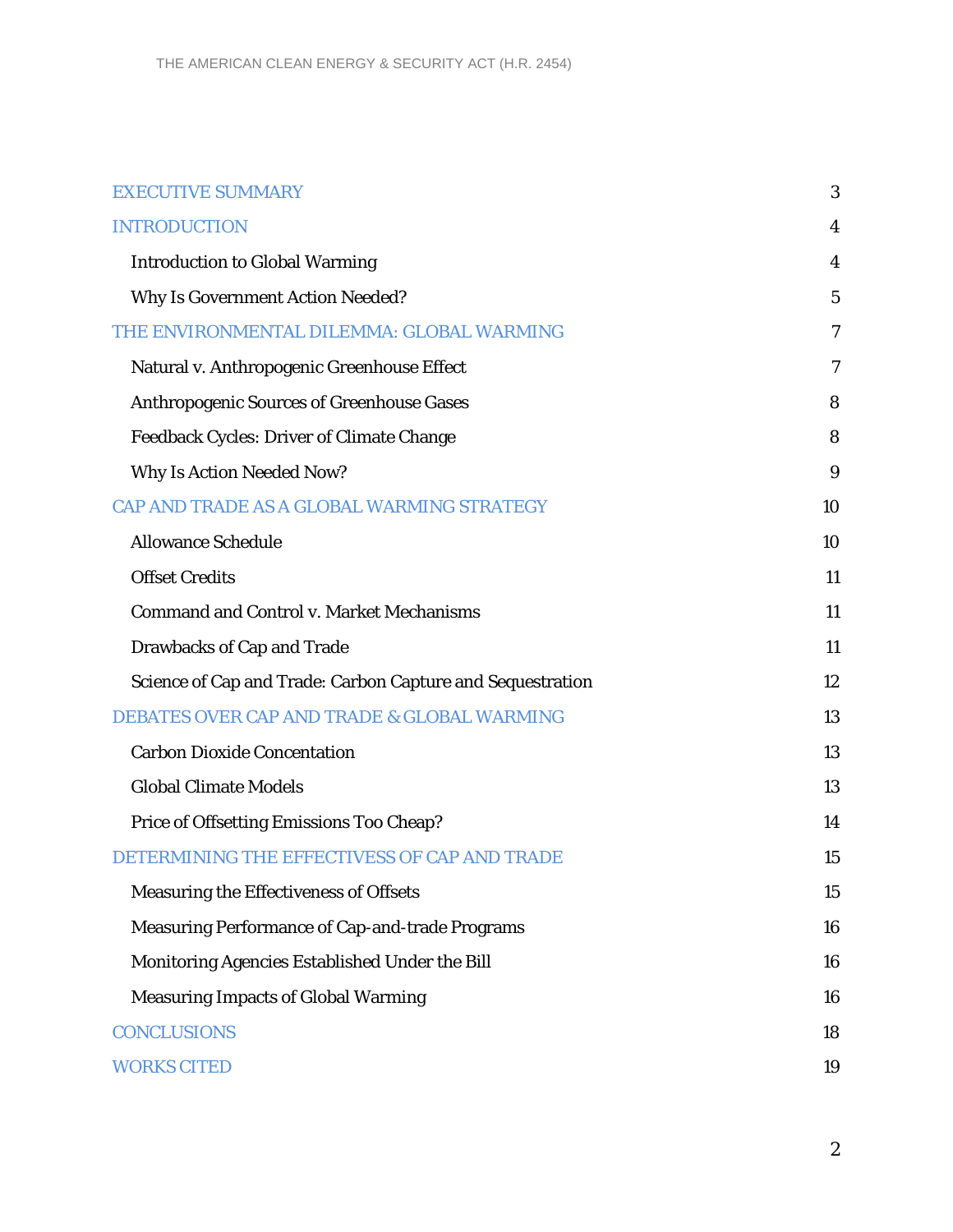# EXECUTIVE SUMMARY

The American Clean Energy and Security Act of 2009 (the Bill) addresses the problem of global warming, or, more specifically, the problem of increased anthropogenic greenhouse gas emissions into the atmosphere, which are the cause of global warming. If the Bill is passed, it will direct the United States Environmental Protection Agency to administrate a cap-and-trade system intended to reduce carbon dioxide levels progressively relative to a 2005 benchmark. In its current form, the Bill also modernizes the nation's electric grid, mandates new energy efficiency standards, and initiates a green jobs program. Because of its sweeping mandates, the Bill is the critical piece of environmental legislation being debated in Congress today.

This report will examine the importance of the Bill in both mitigating and confronting the effects of climate change anticipated both nationally and globally. Currently the United States' greenhouse gas emissions are among the highest per capita in the world. The problem of reducing anthropogenic emissions is complex and therefore requires the amalgamation of various technologies and policy strategies. With its mandates for a cap-and-trade program, offsets and other economic and technological methods, the Bill unites greenhouse gas reduction and adaptation strategies, and represents an interconnected approach to reducing the United States' emissions.

Though the Bill is environmentally and politically significant, it does not represent the only attempt in Congress to transition the nation to renewable energy. For this reason, the report focuses on the latter two sections, or titles, of the Bill: these are unique proposals that detail the cap-and-trade emissions allowance programs, as well as federal and state-level adaptation strategies, for reducing greenhouse gas emissions.

As the most recent Intergovernmental Panel on Climate Change reports have shown, the range of likely temperature increases for the twenty-first century is between 1.1 to 6.4 degrees Celsius (Trenberth et al., 2007). Scientific consensus holds that due to the slow response of biological, geological and ecological systems a reduction of greenhouse gas emissions will not have an immediate effect on slowing the Earth's warming temperatures and rising sea levels. Emissions reductions will, however, have critical long-term effects. Thus, the restriction of emissions and the advancement of the renewable energy sector all have significant long-term potential to impact the future global climate trajectory.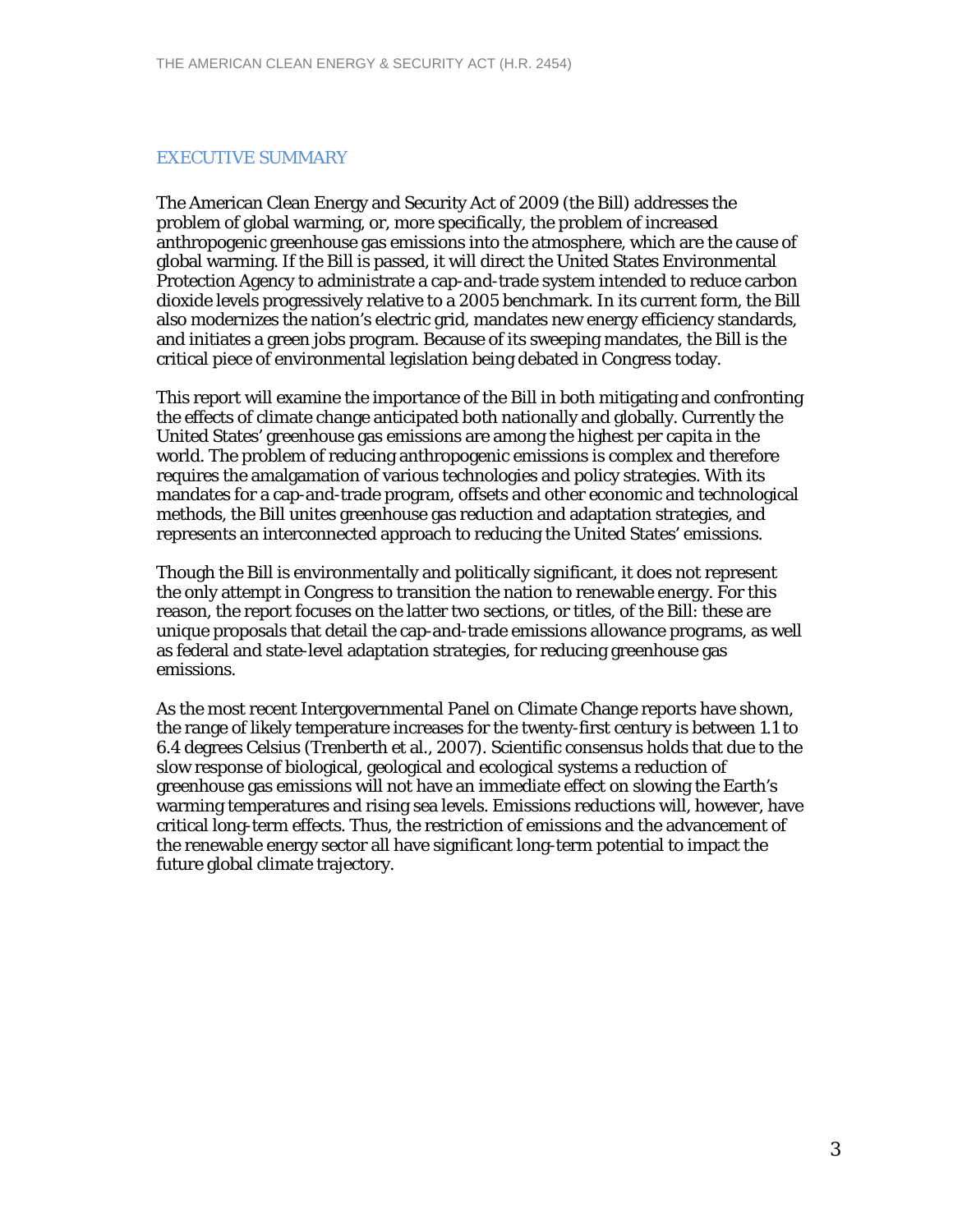# INTRODUCTION

While the Bill is extensive (in its current form in Senate committees, it exceeds 1,400 pages), the four titles can be condensed as follows:

TITLE I: Increases future efficiency and addresses current energy production by promoting the future use of electric vehicles; develops Smart Grid electric utility technology; launches eight regional Clean Energy Innovation Centers to further research and collaboration between academia, industry, and state and federal agencies.

TITLE II: Increases the efficiency of buildings, appliances, vehicles and industrial installations by updating building codes to achieve a fifty percent increase in efficiency by 2016; mandates cooperation between states and federal agencies to maximize federal fuelefficiency standards for light-duty vehicles; sets deadlines to implement stricter emissions standards for heavy-duty vehicles.

TITLE III: Establishes a cap-and-trade program to reduce the emission of greenhouse gases to ninety-seven percent of 2005 levels by 2012, eighty percent by 2020, fifty-eight by 2030 and seventeen percent by 2050; limits industries' greenhouse gas emissions to the level provided by allowances under the cap; establishes banking, borrowing and trading allowances under the cap.

TITLE IV: Mitigates any potential economic damage that may be associated with the mandatory cap-and-trade system; establishes a research program titled the National Climate Change Adaptation Program to develop adaptation strategies.

Because titles I and II of the Bill do not represent the only attempt in the U.S. Congress to transition the economy to renewable energy, this report focuses on titles III and IV, which present the unique cap-and-trade emissions allowance program: market-based mechanisms that have not yet been attempted in the United States as a nationwide comprehensive greenhouse gas reduction strategy.

# *Introduction to Global Warming*

*H.R. 2454 sets renewable energy targets for U.S. power generation, modernizes the nation's electric grid, mandates new energy efficiency standards across sectors, establishes a national cap and trade program to reduce greenhouse gas emissions, initiates a green jobs program, and requires U.S. agencies to begin planning domestic and international adaptation strategies to mitigate the effects of climate change.* 

*H.R. 2454 takes a multisectoral approach of employing a suite of mandates, regulations, marketbased strategies, and financial incentives, attempting to set the U.S. on a longterm path towards environmental sustainability and energy security.*

Global warming is the increase in average global surface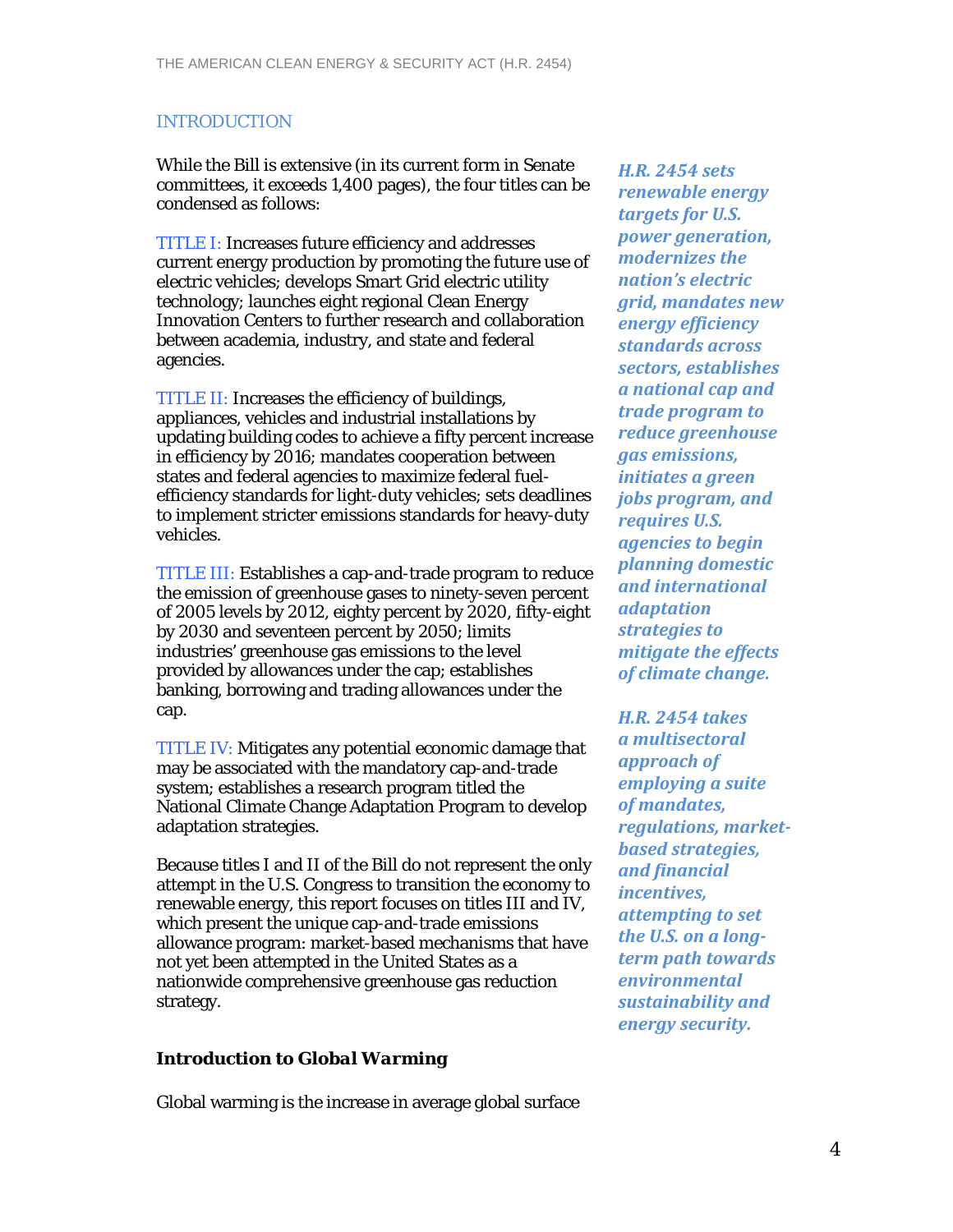temperature due to a buildup of greenhouse gases in the layer of the atmosphere that lies closest to Earth. The main source of these gases is the combustion of fossil fuels and deforestation. Although the gases occur naturally in the atmosphere and result in the natural greenhouse effect, which allows Earth's temperatures to be habitable, anthropogenic emissions of carbon dioxide and other gases has led to an increase in trapped radiation. The increased concentration of greenhouse gases in the atmosphere results in a partial closure of an atmospheric "window" in the total spectrum of absorbed radiation that otherwise allows radiation to escape. The closed window effectively reduces the amount of heat from escaping through the atmosphere and thus warms Earth's surface.

Global warming can greatly disrupt environmental, social, and economic dynamics. The environmental effects of global warming include melting of Arctic and alpine glaciers and reduced sea ice, acidification of the oceans, changing ranges of both plants and animals, loss of biodiversity, and weather changes such as increased drought, heat waves, and hurricanes (e.g. ACIA, 2005; Trenberth et al., 2007; Houghton, 2009). In addition, global warming will displace communities and increase public health problems, the spread of disease, energy consumption, and property damage. Resulting decreased agricultural output, trade and employment, and tourism will likely also affect the world economy.



*The Intergovernmental Panel on Climate Change predicts the warming atmosphere and oceans will cause more extreme events, like wildfires. In this photo a plane is reseeding a burnt New Mexico mountainside to mitigate flooding and erosion. Photo source: K. Wurden.* 

# *Why Is Government Action Needed?*

Government intervention is required to mitigate detrimental effects of global warming, one of the first truly global environmental problems (e.g. Cohen, 2006). Government regulation has effectively worked in the past to ameliorate large-scale environmental problems, such as water pollution (Clean Water Act) and air pollution (Clean Air Act). The United States Environmental Protection Agency has also administered two other cap-and-trade programs, the  $NO<sub>x</sub>$  (Nitrous Oxide) Budget Trading Program and the Acid Rain Program. The programs are relatively successful: in 2003, the United States Office of Management and Budget found that the Acid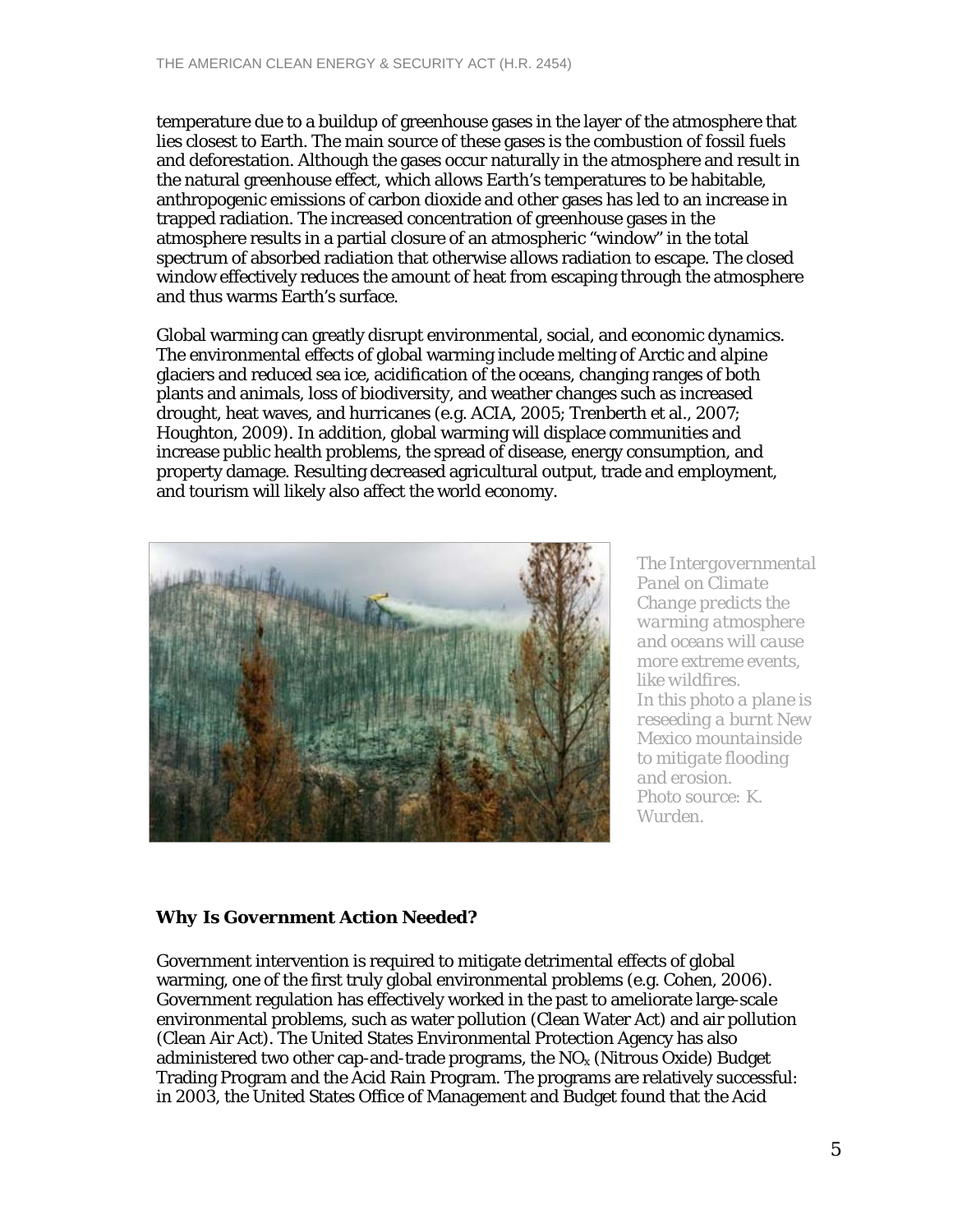Rain Program accounted for the largest quantified human health benefits of any federal regulation implemented over the previous decade (Schakenbach et al., 2003). Relying on industry and communities to reduce greenhouse gas emissions voluntarily is not effective because immediate individual economic costs of making changes will outweigh the current benefits of reducing greenhouse gases (Ernst, 2003); the longterm nature of the problem and its observed effects has resulted in delayed concern and response (Cohen, 2006). Policy is needed to overcome this short-term, economic benefit individuals derive from emitting greenhouse gases.

# *Interconnectedness of the Solution*

The global warming problem that the United States faces is a dynamic, intricate, largescale problem compounded by the economic interests of individuals and businesses. The Tragedy of the Commons, a key environmental studies concept, can be used to describe the global warming dilemma today: industries and individuals acting in their own self-interest are jointly destroying a shared resource needed by all (Hardin, 1968).

Though the problem is intricate, the Bill presents a simplifying solution. By uniting climate change mitigation strategies like carbon capture and sequestration and cap and trade of greenhouse gas emissions, the Bill may mobilize the nation to address global warming problems.

*"The WaxmanMarkey bill [H.R. 2454] is of extreme importance. The debate over it is, by a wide margin, the most important thing happening in environmental law and policy in the United States today."*

> *Michael Gerrard, Director, Columbia University Center for Climate Change Law*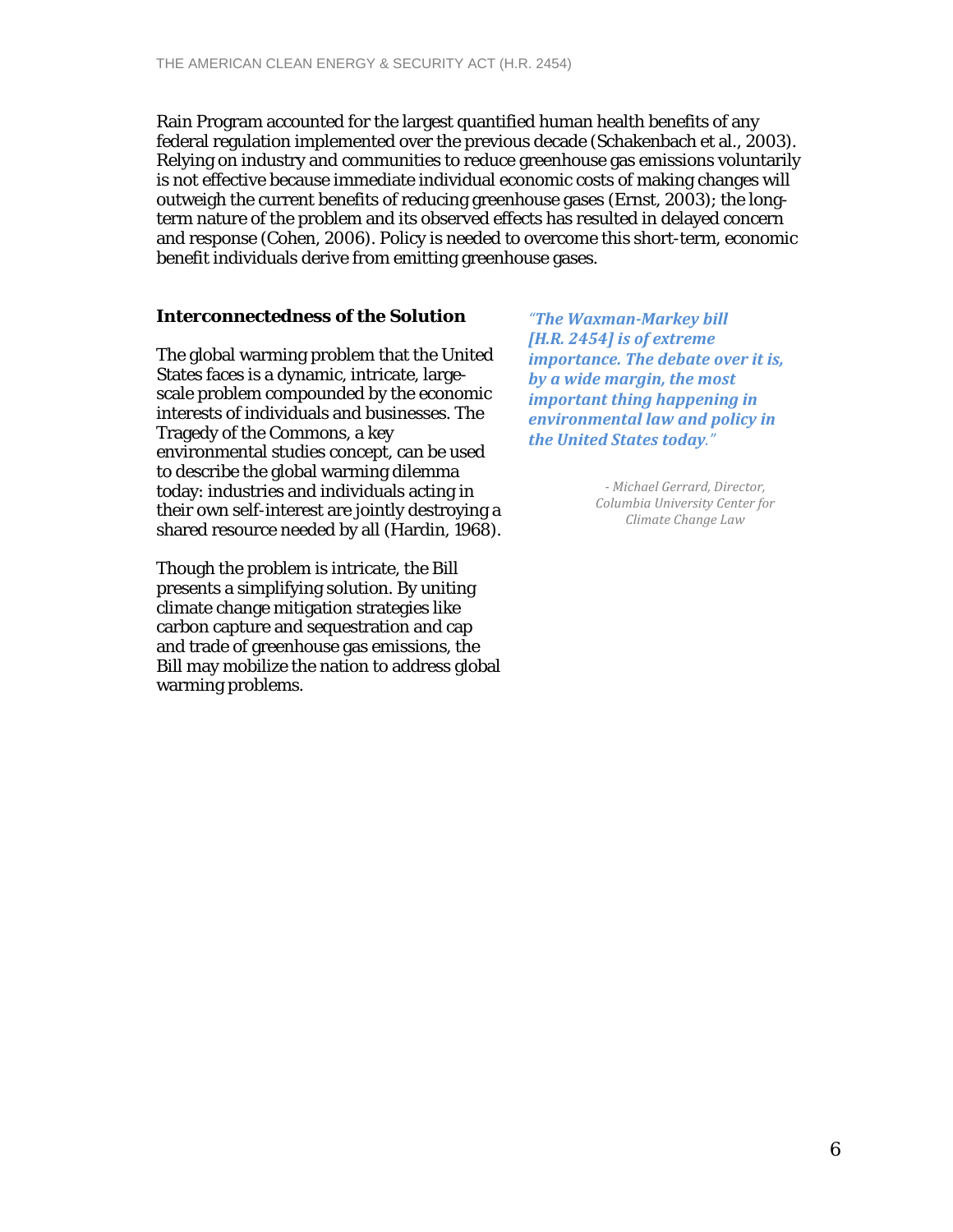### THE ENVIRONMENTAL DILEMMA: GLOBAL WARMING

Widespread awareness of global warming dates to the mid twentieth century, when first measurements of atmospheric measurements of carbon dioxide concentrations showed an upward trend. Concurrently, paleoclimate work began to suggest that climate has the capacity to fluctuate relatively rapidly, as had occurred many times in the Earth's past (e.g. Emiliani, 1955; Broecker, 1988). The 1988 creation of the Intergovernmental Panel on Climate Change, a scientific body that reviews climate change literature and publishes reports relevant for policy-makers discussing climate-change implications, has greatly furthered the understanding of modern climate changes in the past two decades (Sommerville et al., 2007). Consequently, Intergovernmental Panel on Climate Change reports have become increasingly decisive in describing the impacts of human activities on climate (Hegerl et al., 2007).

At present, there is consensus in the scientific community that Earth's temperatures are increasing, and that the energy-intensive lifestyle valued by the developed world is the primary driver. Furthermore, the science of the mechanisms of warming is undisputable, and the rate of average temperature increases is unprecedented in at least the last 10,000 years (e.g. Houghton, 2009). Uncertainties, however, lie in the projected rates and magnitude of warming and in the future anthropogenic emissions scenarios used to predict future warming.

# *Natural v. Anthropogenic Greenhouse Effect*

Earth's climate can be altered by changes in incoming solar radiation, the reflectivity of the Earth's surface, or the amount of outgoing radiation (which is affected by the concentration of certain gases in the atmosphere) (Sommerville et al., 2007). The last 150 years has defined a new geological time period, called the "Anthropocene," driven by two of those factors: increased atmospheric composition of greenhouse gases (notably carbon dioxide) and changes in global albedo, or surface reflectivity (Houghton, 2009).

Incoming radiation entering the Earth's atmosphere is either scattered before reaching the Earth or reflected back out to space; the planet absorbs the remainder, producing warming. A natural greenhouse effect occurs as the Earth emits radiation and the layer of greenhouse gases, mostly composed of water vapor, traps some of this outgoing heat, producing surface warming without which life could not be sustained (Houghton, 2009).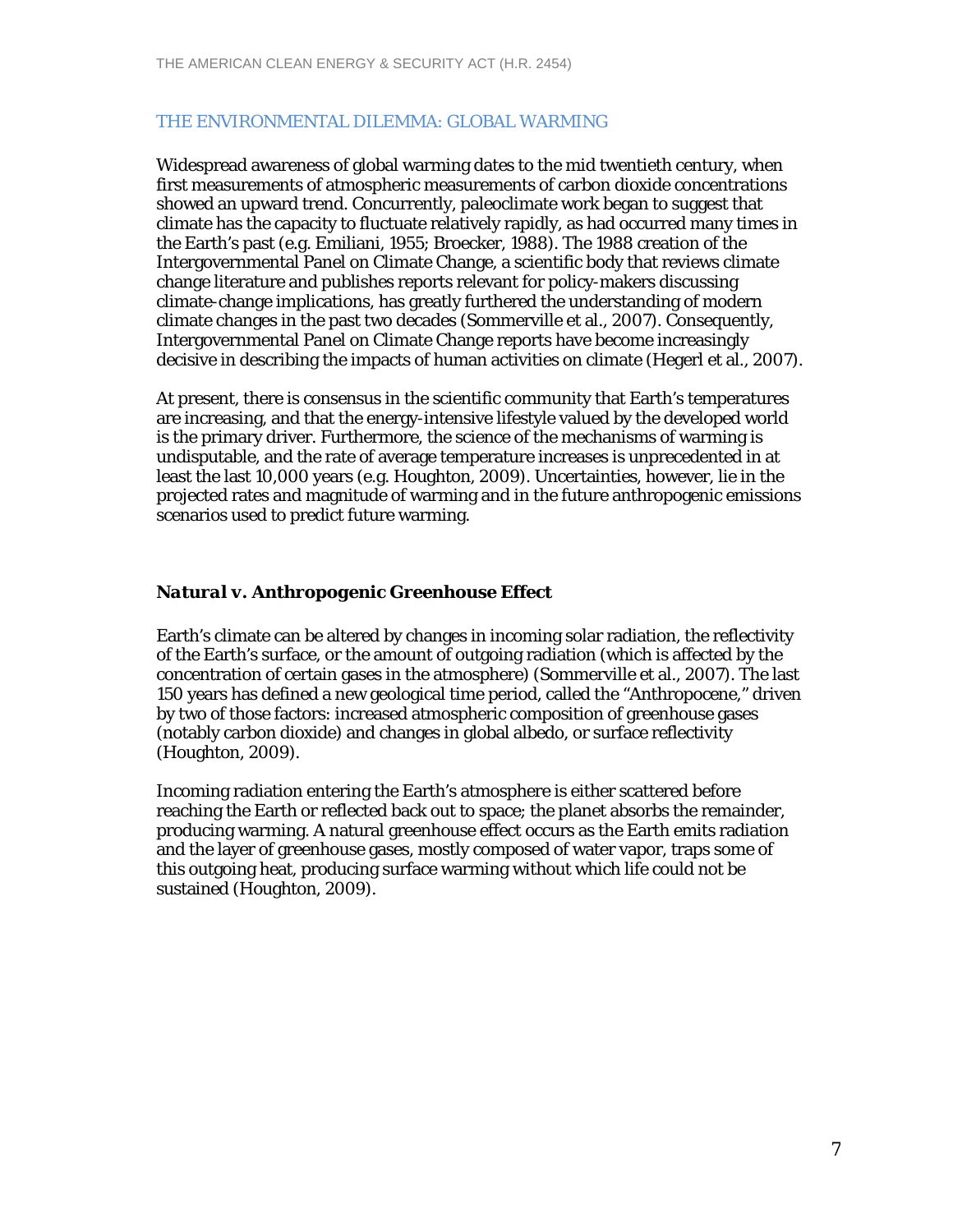

*Climate change is happening more rapidly at the poles than any other place in the world. The higher warming rate is primarily due to rapidly declining polar albedo and the natural Earth processes that redistribute radiation energy from the tropics to the poles. Photo source: C. Wilson*

# *Anthropogenic Sources of Greenhouse Gases*

At present mankind is causing an enhanced greenhouse effect by increasing the atmospheric concentration of greenhouse gases. Sources of these greenhouse gases include the burning of fossil fuels, cement production and refrigerant use, as well as agricultural practices such as fertilizer use, biomass burning and land use change (Forster et al., 2007). Another significant source is deforestation, which releases carbon naturally stored in forests and soils, and reduces plants' potential to take up carbon dioxide (Houghton 2009; BASC, 2003).

# *Feedback Cycles: Driver of Climate Change*

An important local and global driver of change is feedback cycles, or factors that tend to increase or decrease the rate of a process and are in turn affected by that process. The complexity of feedback cycles and the interaction between the components of the Earth system means that greenhouse gas removal occurs over differing time scales. The speed at which the gases are removed from the atmosphere is also affected by the physical characteristics of each gas (Archer, 2005; Denman et al., 2007; Meehl et al., 2007). Of the projected increase in atmospheric carbon dioxide, fifty percent will be removed within thirty years, a further thirty percent will be removed within a few centuries, and the remaining twenty percent may remain in the atmosphere for many thousands of years (Archer, 2005; Denman et al., 2007).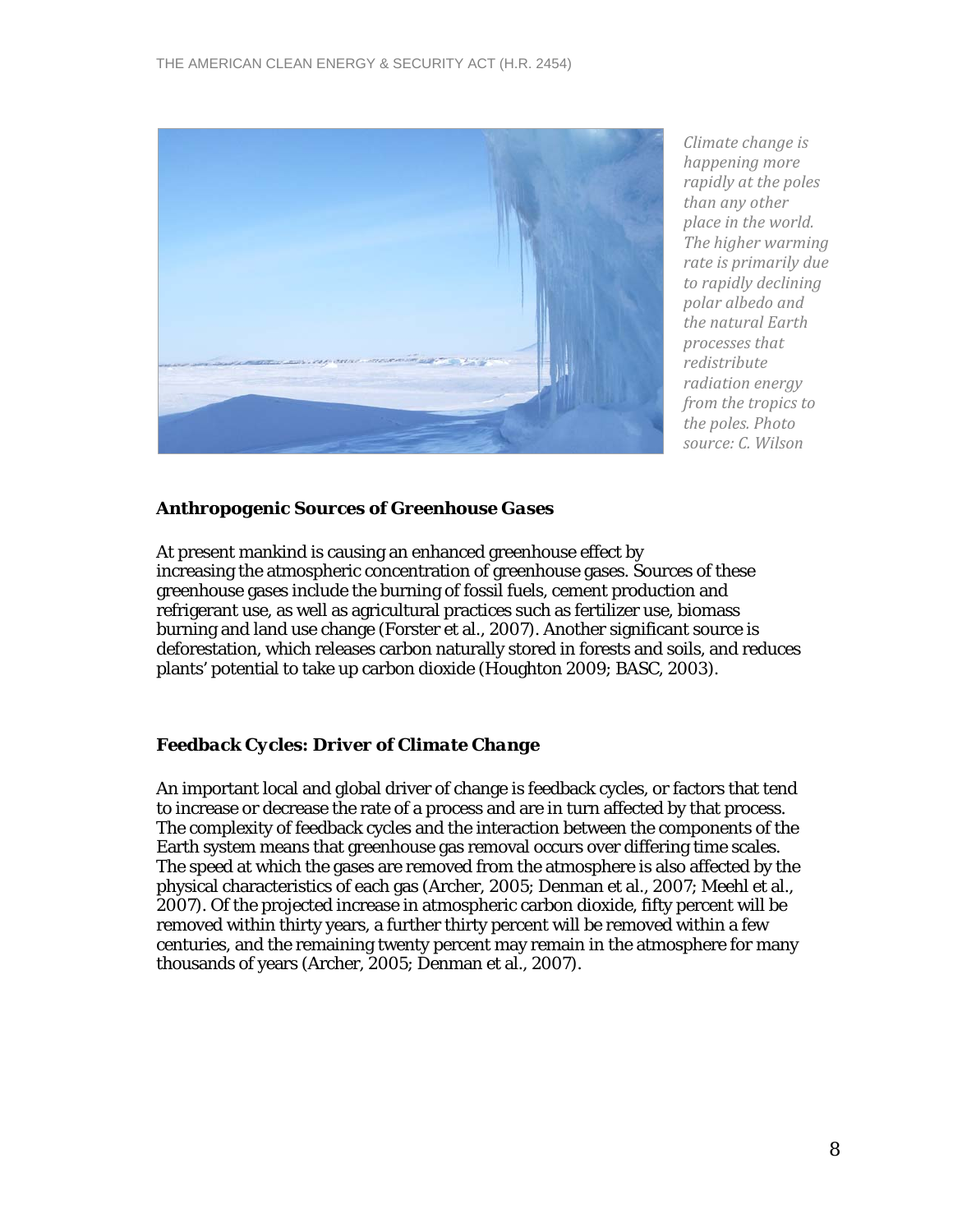Even if emissions reductions from implementation of the Bill are effective, temperatures and attendant effects will continue to increase for some time (Meehl et al., 2007). Thus, a one hundred percent reduction of emissions will slow greenhouse gas concentration buildup, but not quickly eliminate them. Meehl et al. (2007) projects that the temperature of the planet is expected to warm approximately 0.2°C per decade for the next two decades regardless of anthropogenic emissions trends.

#### *Why Is Action Needed Now?*

If one hundred percent emissions reduction does not immediately eliminate gas concentration buildup, why is action needed? Though Intergovernmental Panel on Climate Change data show immediate action cannot entirely prevent the effects of global warming, some of the most deleterious long-term effects can be prevented by acting quickly. Passage of the Bill may provide the immediate solutions needed.



*Atmospheric concentrations of carbon dioxide, methane and nitrous oxide are shown over the last 10,000 years (large panels) and since 1750 (inset panels). Measurements are shown from ice cores (symbols with different colors for different studies) and atmospheric samples (red lines). Data and Graphic Source: Intergovernmental Panel on Climate Change.*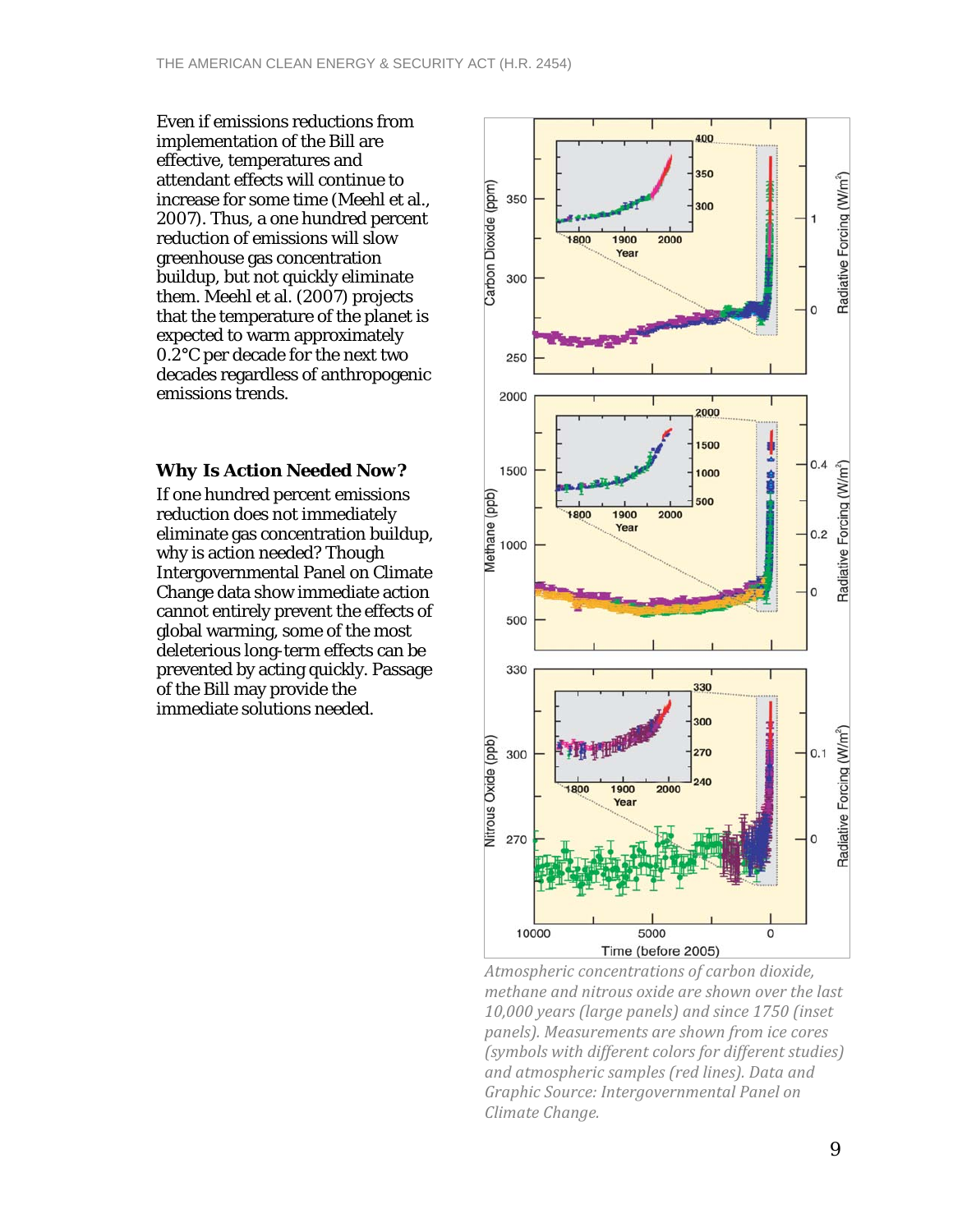#### CAP AND TRADE AS A GLOBAL WARMING STRATEGY

A complex, long-term issue like climate change requires a dynamic program that is capable of adjusting to changing factors over time. Title III of the Bill mandates a capand-trade system through several key provisions, including the ability for regulated businesses to choose whether to emit or abate greenhouse gases. Title III also includes a graduated allowance schedule: the Bill projects a seventeen percent reduction in greenhouse gas emissions by 2020 and eighty-three percent by 2050, relative to 2005 levels.

#### *Allowance Schedule*

Under the cap-and-trade system, regulated entities (electric utilities, oil refiners, natural gas producers, and other manufacturers that produce energy onsite) can either reduce their emissions or emit above the designated cap by purchasing allowances to comply with the regulation. The cap is to be carried out through the annual issuance of tradable allowances. Each allowance represents the right to emit one ton of carbon dioxide, or an equivalent amount of regulated greenhouse gases (equivalents are based on each gas's global warming potential, or the additional energy retained on Earth through the presence of this gas). At the end of each year, all entities regulated by the cap must deliver a sufficient number of allowances to cover their carbon dioxide emissions that year. The entities can also save their allowances to use in another year. The basis of the cap-and-trade system requires an annual distribution of allowances freely allocated to industries based on historical energy intensity. Additionally, fifteen percent of the allowances will be auctioned initially; the money garnered from the auctions will partially fund the buyback of deforestation offsets.



*Title III of the Bill includes a graduated allowance schedule with a projected seventeen percent reduction in greenhouse gas emissions by 2020 and eightythree percent by 2050, relative to 2005 levels. Data source: HR 2454.*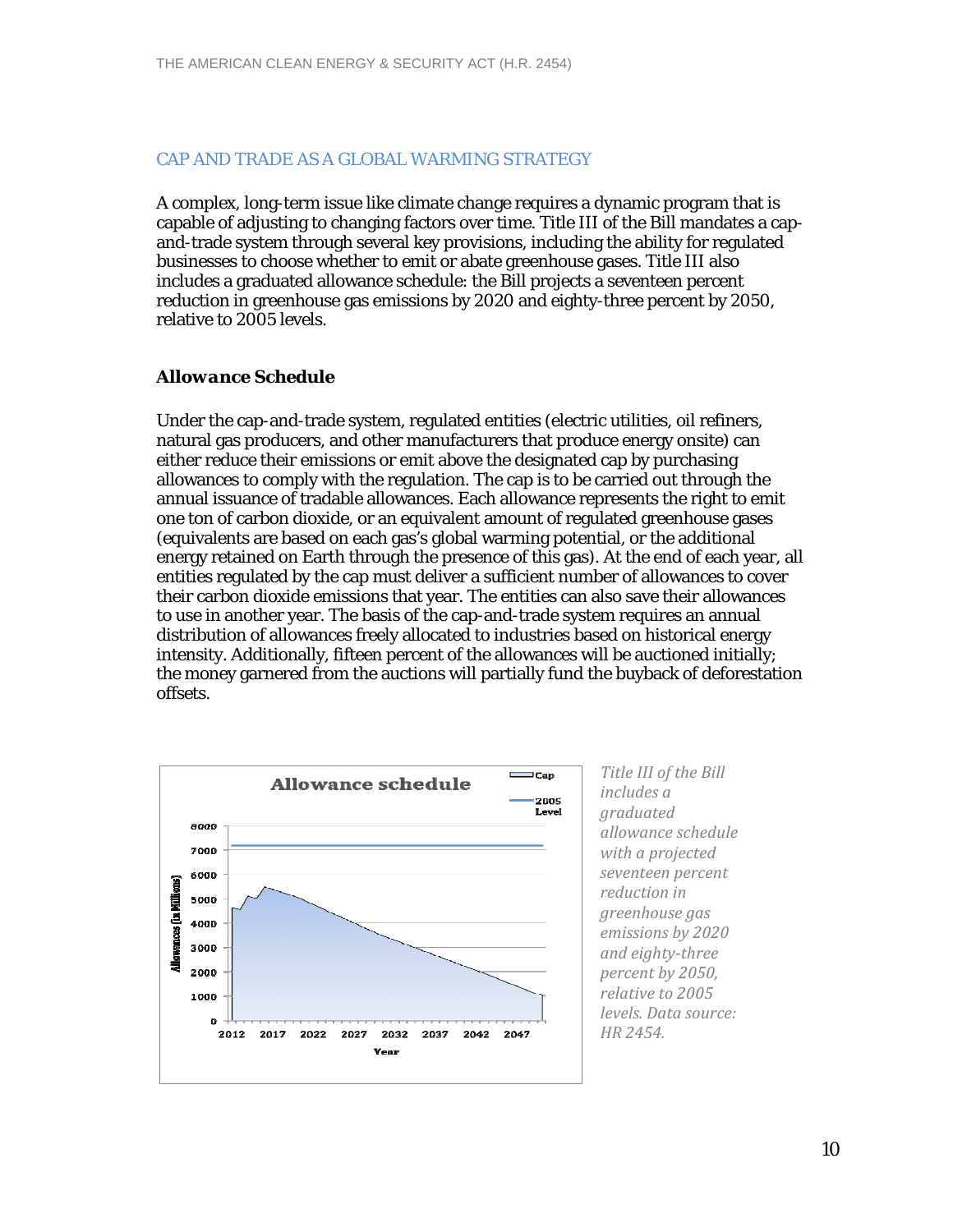#### *Offset Credits*

A provision under the Bill allows regulated industries and utilities to generate offset credits by engaging in projects that reduce emissions elsewhere without actually reducing their own emissions. Projects can be located domestically and internationally, but no more than fifty percent of the total offset allowances may be located internationally. These projects include renewable, energy efficiency, carbon capture and sequestration, and afforestation, reforestation, and deforestation prevention.

#### *Command and Control v. Market Mechanisms*

The cap-and-trade program is a market-based solution that has been successfully implemented in the United States for acid rain pollutants since 1995, and by the European Union for greenhouse gases since 2005. Historically, environmental policies have almost exclusively been employed through top-down, command-andcontrol regulations. Command-and-control methods require polluters to comply with specific performance and technology standards. In the context of climate change, however, command and control may be overly costly (Freeman, 2003).

Due to complexity of the environmental problem as well as the many stakeholders involved, climate change falls under a new generation of environmental concerns, one that requires a more flexible form of policy design and implementation (Hempel, 2003). When compared to traditional regulatory efforts, emissions trading programs are found to be fairly effective and efficient at meeting their goal of improved air quality (Kamieniecki, 1999). Therefore the market-based cap-and-trade system presented in the Bill may provide the flexibility needed to address the problem, as well as provide incentives for technological advancement to reduce emissions further and ultimately lower the cost of compliance.

### *Drawbacks of Cap and Trade*

Although the cap-and-trade system is an efficient method to reduce emissions, industries incur significant costs that may in turn affect the U.S. economy. The Congressional Budget Office (2009) estimates that the cost of purchasing allowances and offset credits will amount to tens of billions of dollars annually, which could be difficult for firms to absorb. Another problem is carbon leakage, in which industries may decide that it is more cost-effective to relocate production facilities to areas where relaxed emission regulations exist or from increased production from industries already located in unregulated areas. For this reason, the Bill contains a provision that allows the Environmental Protection Agency to develop international reserve allowance regulations. If there is a significant amount of carbon leakage (seventy percent of global output) by the year 2020, the President has the option to implement the International Reserve Allowance Program, which would require foreign entities to pay for emission allowances based on goods exported to the U.S.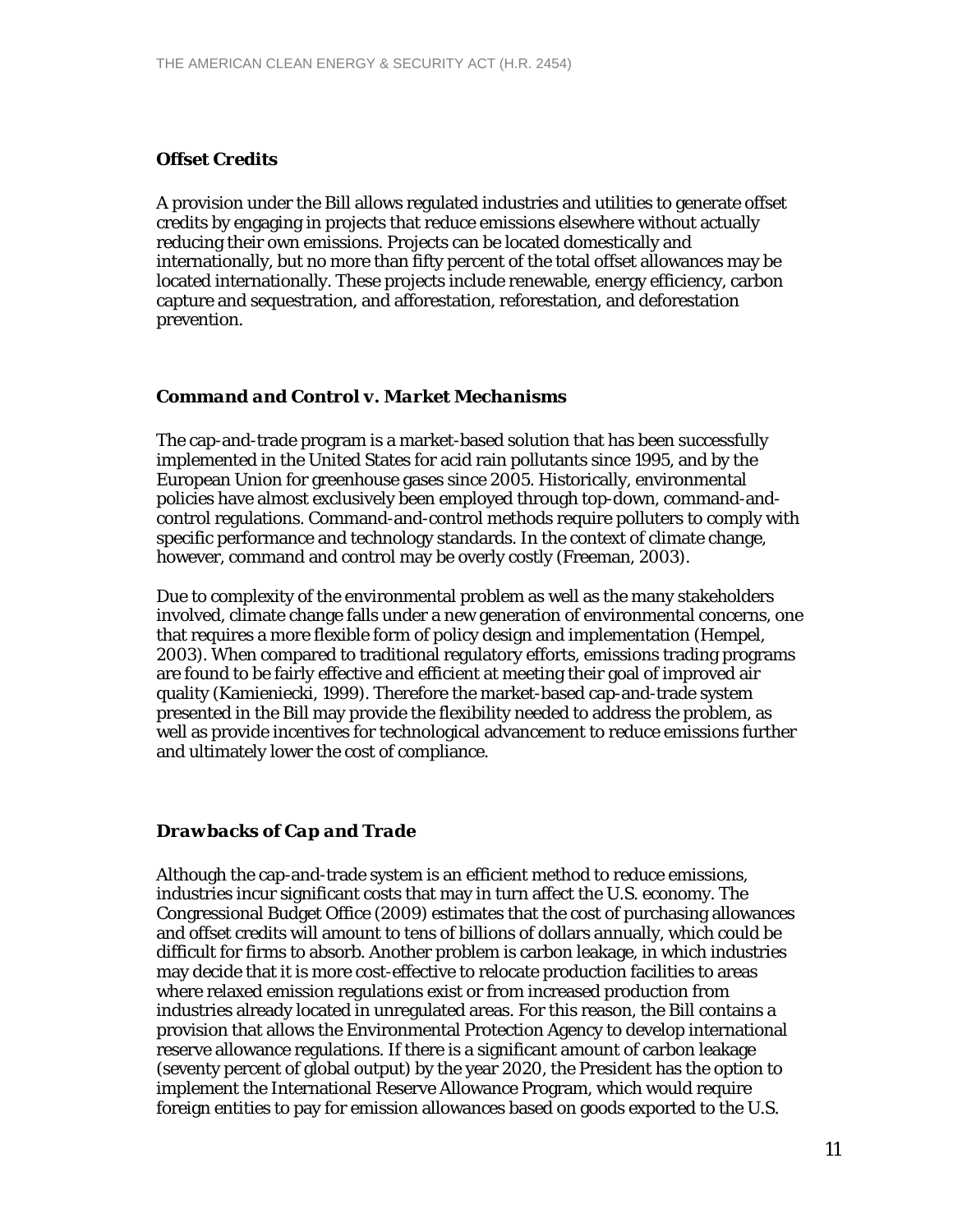

*Industries that emit above the capped emissions level can invest in allowance projects that can be located both domestically and internationally. Photo source: K. Proctor* 

# *Science of Cap and Trade: Carbon Capture and Sequestration*

The Bill acknowledges that it will be difficult to limit global temperature increases to less than 2°C above preindustrial levels without reducing emissions from deforestation.

Almost one-fifth of carbon dioxide emissions result from deforestation and the associated biomass decay (Houghton, 2009), and therefore avoidance of this type of land-use change has the potential to significantly impact global anthropogenic greenhouse gas emissions. Some land-use changes contribute more emissions than others; for example, the conversion of forest to agricultural land releases more carbon dioxide than forest converted to grazing pastures (Houghton et al., 1983).

In addition to protecting forests from deforestation or replanting removed forests, the processes of carbon capture and sequestration can be used as offsets to reduce overall emissions. Carbon dioxide can be trapped from point-source industrial or energyproduction activities at an efficiency of eighty-five to ninety-five percent and transported to a storage location, effectively preventing emission to the atmosphere (Metz et al., 2005). Methods for the storage of captured carbon include deep geological storage in emptied fossil fuel formation or in deep aquifers. The technology for these methods of storage is available and has been implemented on a small scale (Metz et al., 2005). Another proposed storage option is the use of the capacity of the ocean to absorb carbon dioxide; however, pumping carbon dioxide into the oceans will result in acidification, and thus this method remains controversial and is not currently used (Anderson and Newell, 2004).

Regardless of the effectiveness of the cap-and-trade system described in Title III in reducing future greenhouse gas emissions, some level of global warming is unavoidable. Title IV of the Bill outlines adaptation to these environmental consequences through the completion of a National Vulnerability Assessment by the National Climate Change Adaptation Council that will be updated every four years as necessary.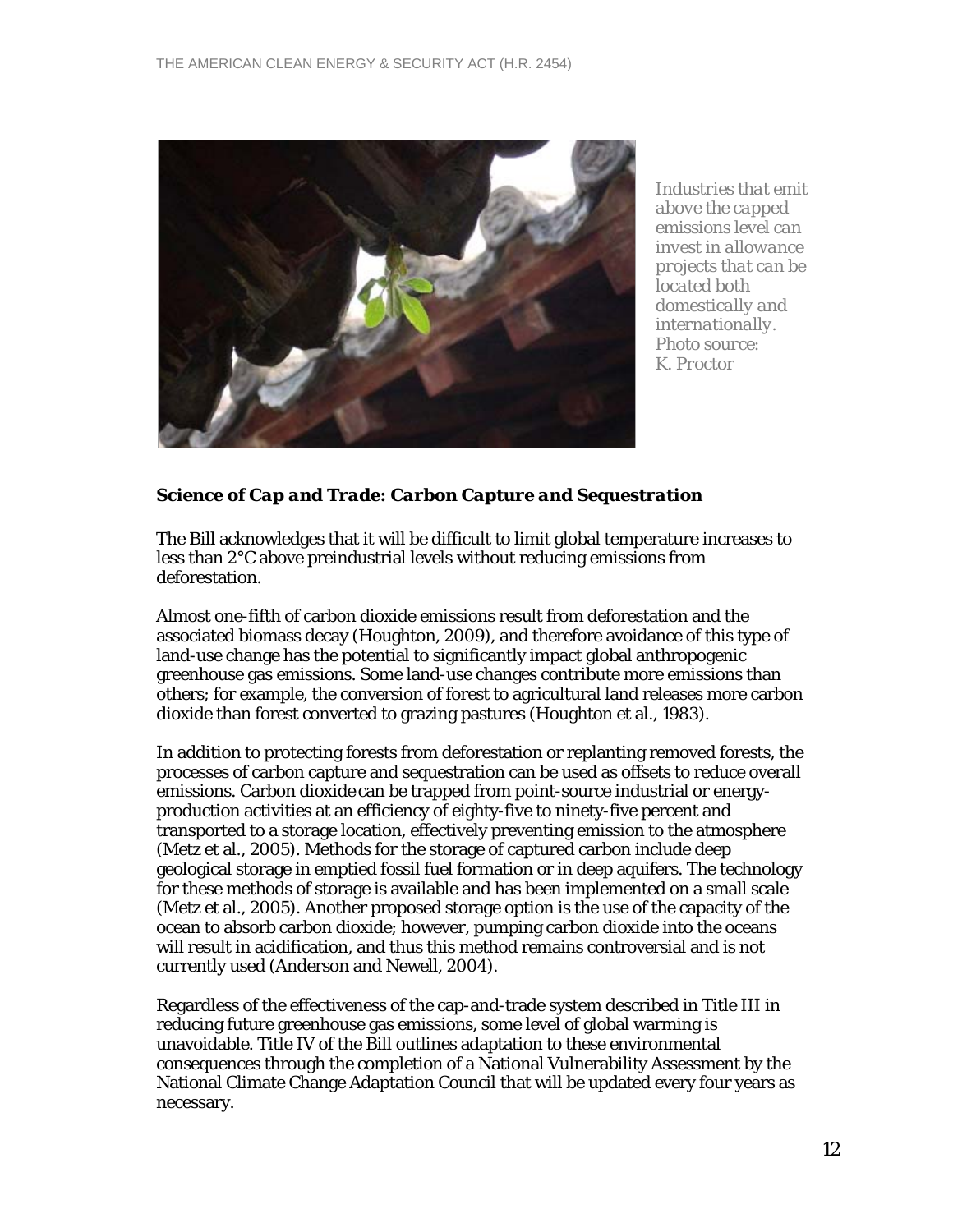#### DEBATES OVER CAP AND TRADE & GLOBAL WARMING

The discussion associated with the Bill ranges from policy arguments to scientific discussions about climate change. Though science has reached consensus that climate change is occurring, scientists differ on the magnitude of change and methods of mitigation. Some proponents of the Bill disagree over necessary stringency of the solution. A summary of policy and scientific debates is presented below.

*Global Climate Models* 

#### *Carbon Dioxide Concentation*

Some climate experts debate the level of atmospheric greenhouse gas concentrations that should be considered safe. James Hansen, head of National Aeronautics and Space Administration's Goddard Institute for Space Studies, and Joseph Romm, a Senior Fellow at the Center for American Progress, have debated the acceptable concentration of carbon dioxide in the atmosphere. Whereas Hansen believes that the concentration of carbon dioxide, measured in parts per million, should be lower than the present concentration of approximately 389 parts per million (and therefore more conservative), Romm believes that a concentration of 450 parts per million is acceptable (Hansen et al., 2008; Romm, 2008).

*"This first step is critically important to longterm national and international progress on the climate change challenge… It's entirely defensible to both deplore this bill's shortcomings and to hope…it becomes law."*

 *Bud Ward, Editor, The Yale Forum on Climate Change & The Media*

*"(H.R. 2454) is far weaker and full of loopholes and special breaks than the ideal piece of legislation should have. However, those loopholes and breaks were the cost of getting the narrow majority that passed it in the House."*

> *Michael Gerrard, Director, Columbia University Center for Climate Change Law*

Some argue that the predominant method of predicting the magnitude of future climate change, using global climate models, is fundamentally flawed. Global climate models are based on known physical principles, such as the enhanced greenhouse effect, though most incorporate vast and often incomplete data sets that describe the interacting atmosphere, biosphere, lithosphere and hydrosphere. Furthermore, the data on which the global climate models are based cannot include unforeseen events such as solar activity or volcanic eruptions, and feedback cycles are challenging to incorporate into models (e.g. Houghton, 2009). In addition, cloud albedo creates uncertainty in climate models. However, the most important unknown factor when modeling future climate changes is the trajectory of anthropogenic greenhouse gas emissions; the Intergovernmental Panel on Climate Change therefore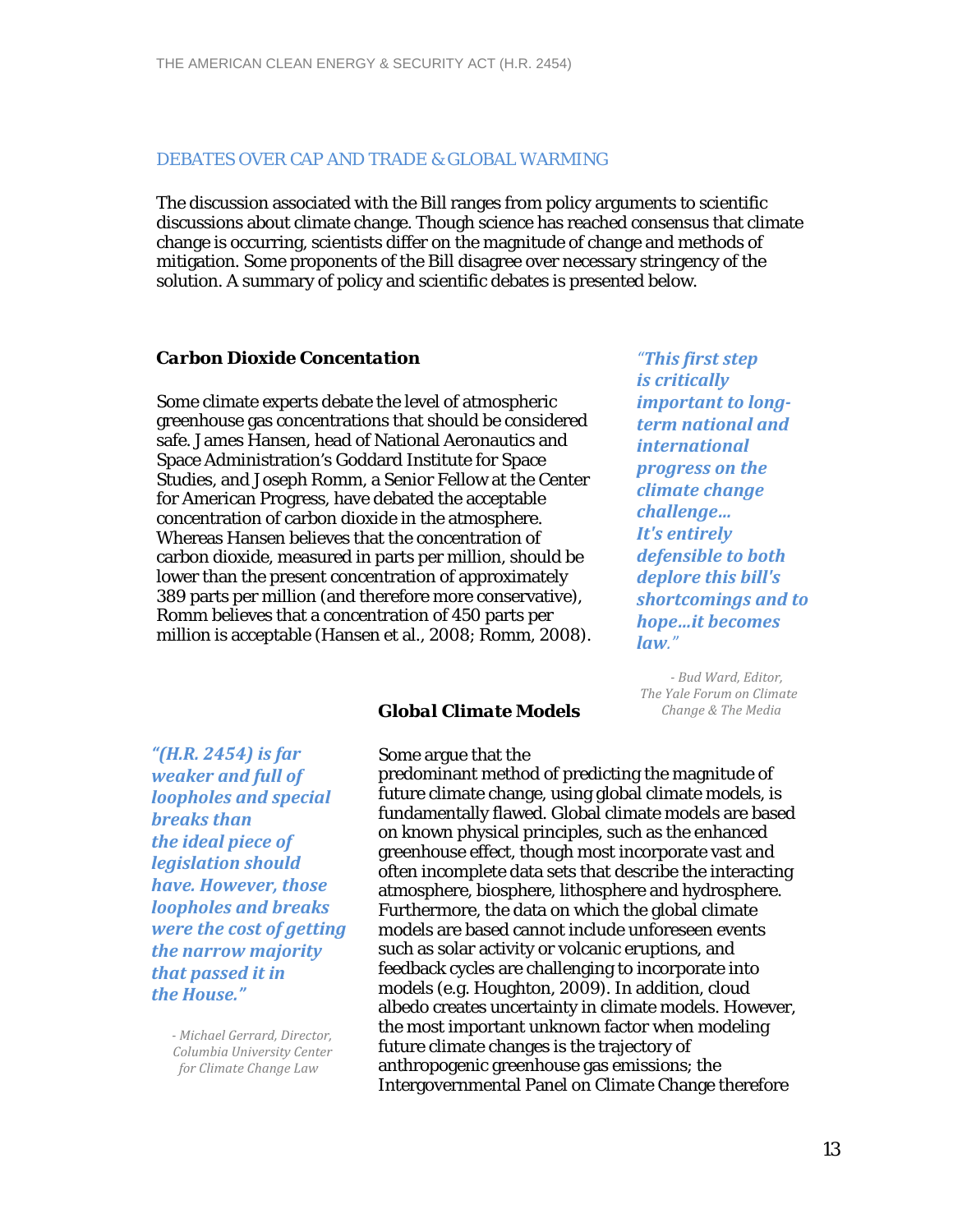models climate based on multiple future development scenarios (Randall et al., 2007).

Despite uncertainties, global climate models provide useful climate projections (Randall et al., 2007). After the 2001 Third Assessment Report of the Intergovernmental Panel on Climate Change, the mathematical geophysics community has made significant progress in accounting for dynamic geophysical data to predict future climate shifts (Jackson et al., 2003; Randall et al., 2007). Over 20 climate centers in 10 countries are actively developing and using climate models to predict the future climate trajectory (Houghton, 2009). Models presently in use have been shown to robustly reconstruct known past climates as well as correspond to present measured observations (Randall et al., 2007).

# *Price of Offsetting Emissions Too Cheap?*

Some environmental organizations fear the ability to purchase domestic and international offsets under the Bill will delay emissions reductions in the U.S., allowing emissions to continue to rise through to 2030. The organizations argue that the price of offsetting emissions elsewhere remains relatively cheap and easy, and therefore there is little to no incentive for direct abatement from the highest emitting industries (Jenkins, 2009).

The United States Environmental Protection Agency, along with experts like Clinton Administration environmental advisor Joseph Romm, disagree with this analysis and believe the competition for offsets credits in the international market is strong enough to prevent carbon allowance prices from falling too low (EPA, 2009a; Romm, 2007). While passage of the Bill would substantially increase the supply of offset credits, it would also dramatically increase demand, stabilizing prices or even driving them up. Additionally, many of the projects will be domestic emissions reductions; therefore, the use of these offsets would not interfere with the goal of meeting the overall cap (EPA, 2009a).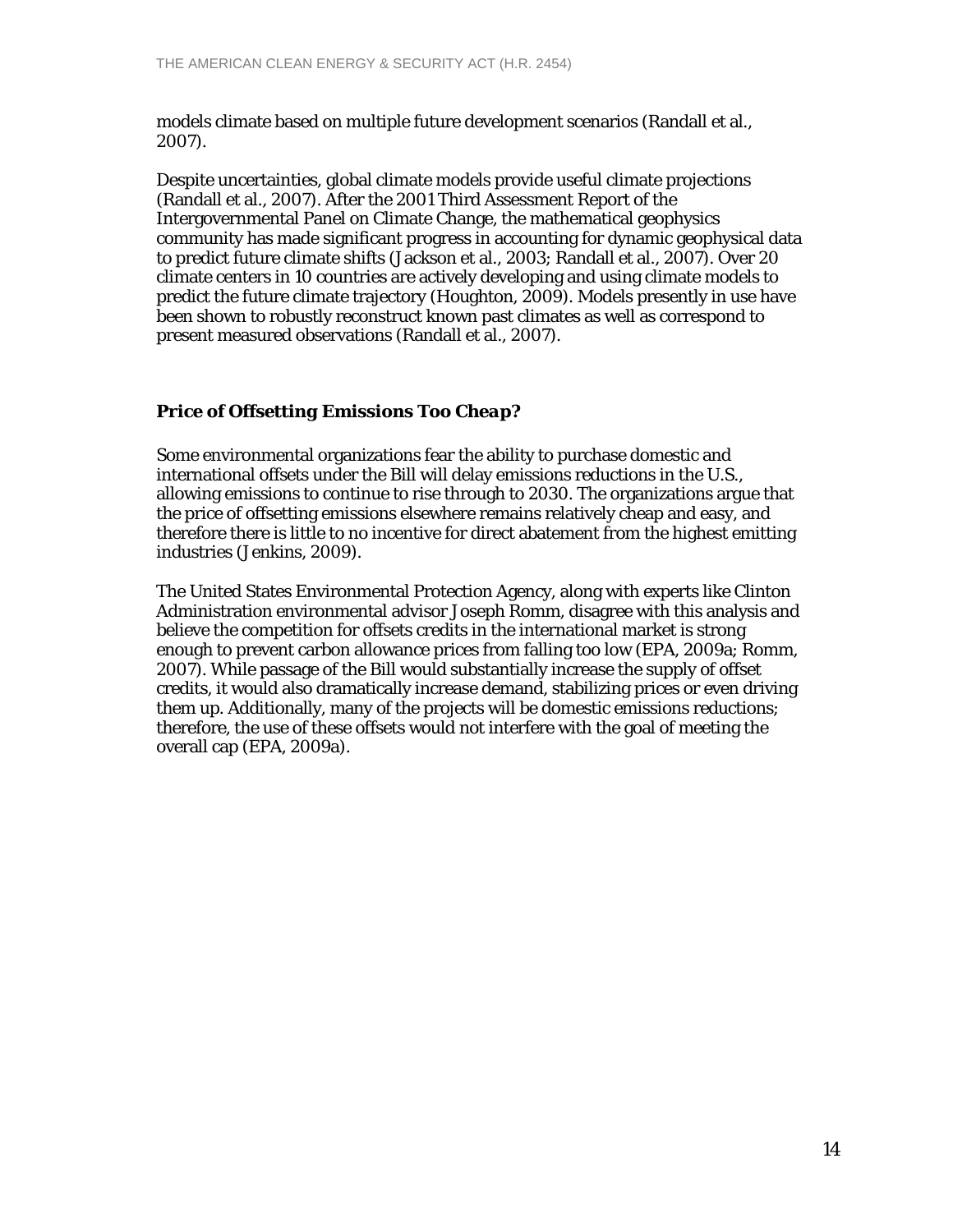#### DETERMINING THE EFFECTIVESS OF CAP AND TRADE

Monitoring emissions across industries and ensuring that these emissions are within the allowance limits will be crucial to determining the overall success of the cap-andtrade program.

Such monitoring can be accomplished using continuous emissions monitoring systems, instruments that constantly measure pollutant emissions levels at stationary sources, such as smoke stacks of power plants. These systems use pollutant gas analyzers to take direct measurements of emissions and which are then transmitted to computer programs that convert emissions to standard units (such as the carbon dioxide equivalents used in the Bill) in order to ensure that emissions are below allowance limits (Jahnke, 2000).

#### *Measuring the Effectiveness of Offsets*

Measuring the effectiveness of offsets will provide an indicator of success; however, measuring carbon dioxide removed from the atmosphere through these processes is not a simple or uniform task (Gibbs et al., 2007).

To measure the carbon dioxide removed from the atmosphere by reforestation, estimations would have to be made about how much carbon is captured in a reforested area. Thus far, there is no set method for measuring forest carbon stocks but estimates can be made based on the amount of living biomass of trees and vegetation and dead organic matter (Gibbs et. al., 2007). Different methods can be used to make these estimates, such as biome averages, forest inventory, and optical remote sensing, each of which has benefits and drawbacks.

Carbon dioxide can also be removed from the atmosphere through capture and sequestration. This process captures carbon dioxide at a combustion source (such as a power plant) and injects it either deep underground or into the deep ocean, as previously described. Measuring the amount of carbon dioxide that is prevented from entering the atmosphere is straightforward in this case because the amount can be measured as it is being injected underground or into the ocean (Metz et al., 2005). However, leakage during the injection process is possible, and ocean acidification from leakage of deep aquifer storage is under scientific review.

Once the injection process is complete, the Intergovernmental Panel on Climate Change estimates that over ninety-nine percent of the carbon stored in geological sites will remain sequestered for at least one thousand years (Metz et al., 2005). Monitoring these environmental impacts will be an essential component to determining the benefits of this type of atmospheric carbon dioxide reduction mechanism.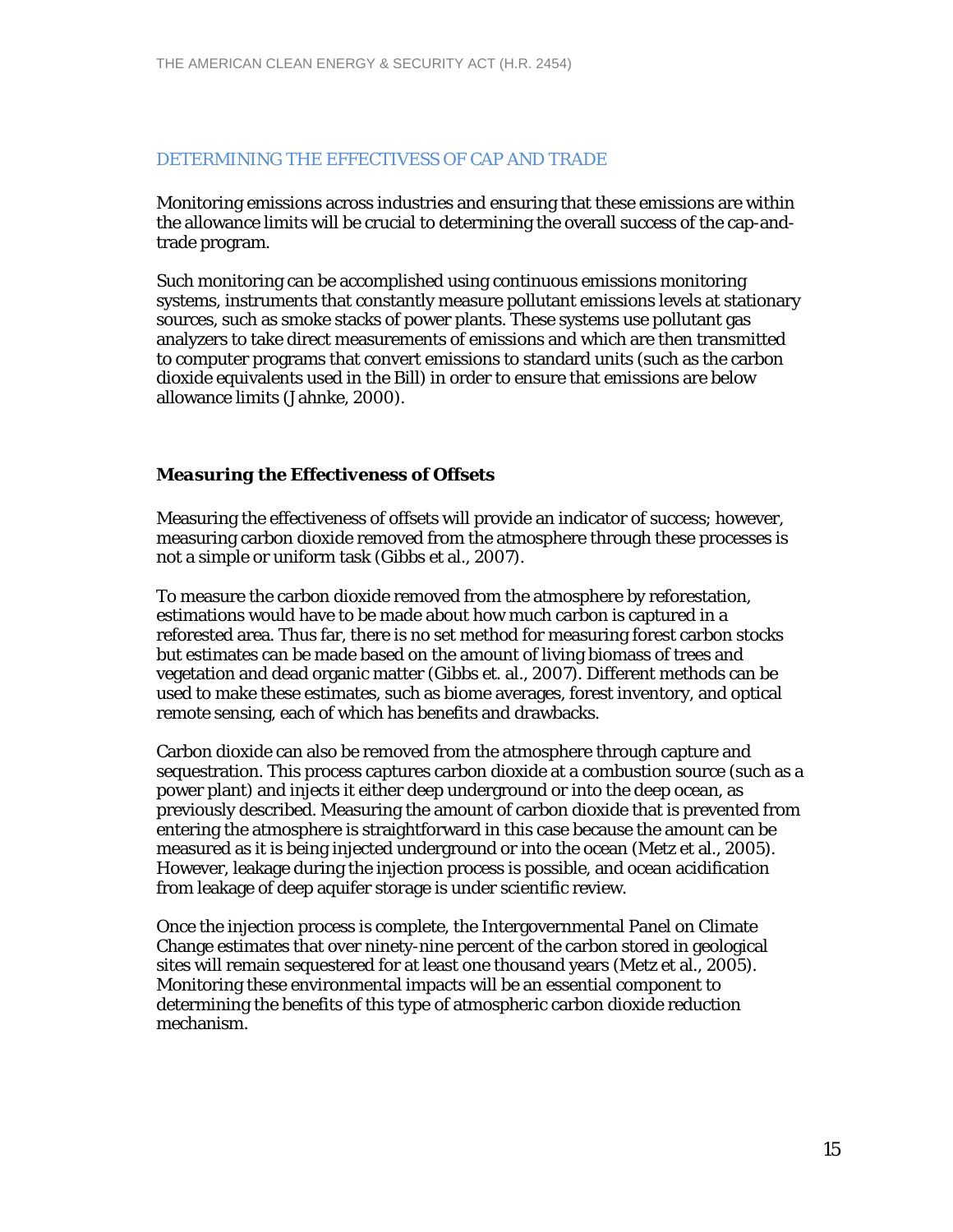# *Measuring Performance of Cap-and-trade Programs*

As previously mentioned, the United States Environmental Protection Agency has administered two other successful cap-and-trade programs, the Acid Rain and the  $NO<sub>x</sub>$  (Nitrous Oxide) Budget Trading Programs, which can be used as models for the Bill's cap-and-trade program.

Under these existing programs, the United States Environmental Protection Agency tracks and reports on emissions data and environmental conditions using a variety of monitoring techniques to appraise performance of the programs (Schakenbach et al., 2006). A crucial element of a successful cap-and-trade program is to establish reporting requirements for accurate emissions data through constant monitoring of parameters such as emissions concentrations (Schakenbach et al., 2006). This requires the use of continuous emissions monitoring systems for all regulated emissions; a high compliance rate like that achieved under the existing Acid Rain and  $NO<sub>x</sub>$  programs (Schakenbach et al., 2006) is crucial to the success of any cap-andtrade program.

# *Monitoring Agencies Established Under the Bill*

The Bill establishes various methodologies and agencies for measuring the cap-andtrade program's effectiveness. For instance, the Bill requires the United States Environmental Protection Agency to establish a greenhouse gas registry at the federal level and to create an emissions reporting system for covered industries. The Administrator of the cap-and-trade program (the United States Environmental Protection Agency) is also required to submit a report to Congress every four years that includes an update of the latest climate change science, an analysis of the Administrator's capacity to monitor emissions, a breakdown of global greenhouse gas inventories, and a progress report of reductions in greenhouse gas emissions. In order to monitor the effectiveness of offsets, an independent Offsets Integrity Advisory Board will be established to determine eligibility of projects, methodologies for measuring the carbon sequestration capacity, uncertainties associated with projects, and finally determining the actual performance of offsets.

#### *Measuring Impacts of Global Warming*

Another method of measuring the success of the Bill's emissions reductions program is measuring changes in the environment that result from climate change. By taking baseline measurements of environmental indicators, such as global average sea level, at the start of the program, data collected in the future can be compared to gauge improvement. Furthermore, the Intergovernmental Panel on Climate Change predicts that global warming could lead to a greater number of extreme weather events such as hurricanes, droughts, and tornadoes (Trenberth et al., 2007). Therefore, another possible indicator for measuring success would be changes in the occurrence or degree of severity of these events.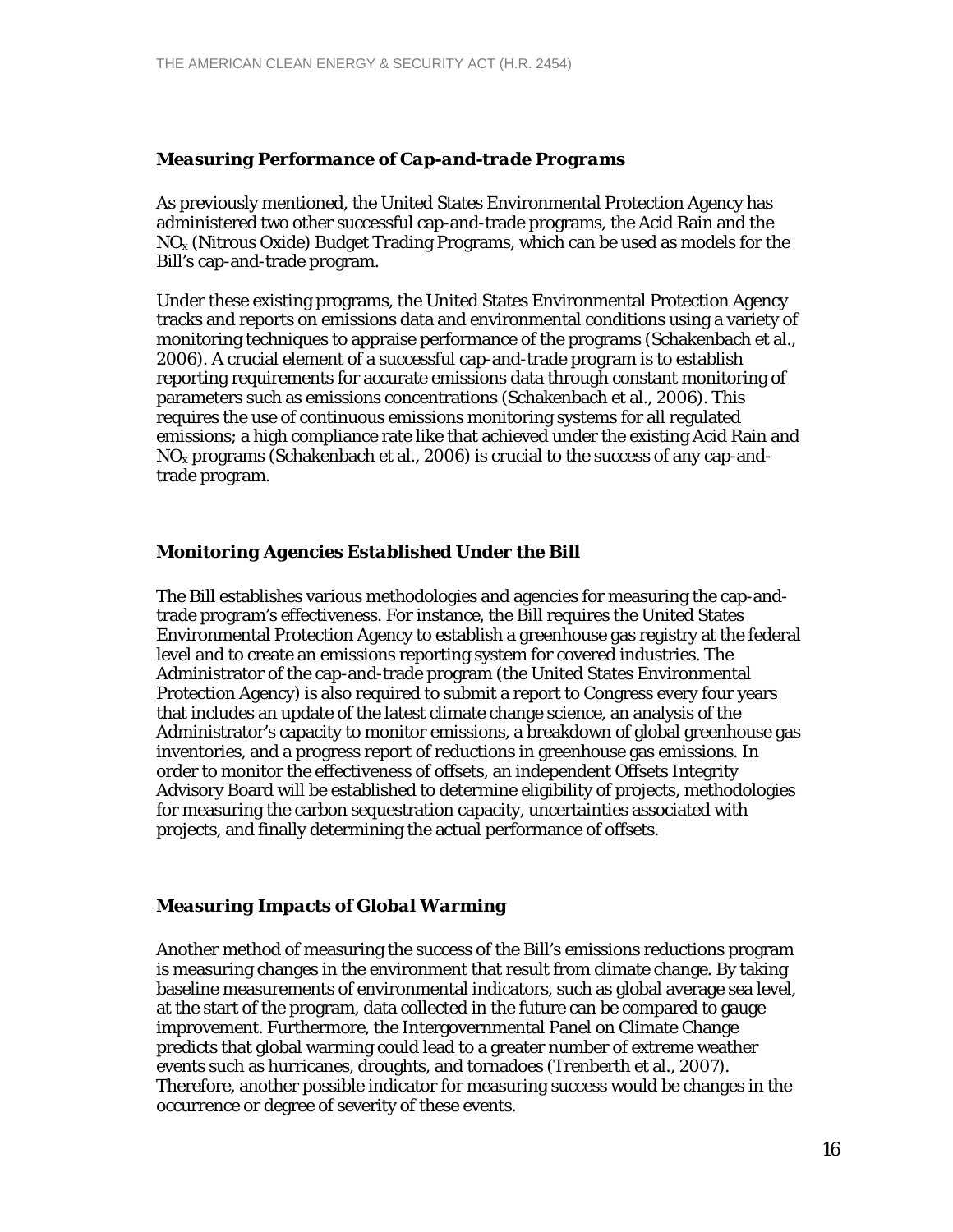A drawback is that data of this type potentially reveals little concrete information about the success of the program, because changes in sea level and extreme weather events could potentially be attributed to other factors and the continued emissions from other countries. Thus, this type of measurement should not be the sole indicator for the success of the Bill; it should rather be a supplement to more direct indicators such as concentration of greenhouse gases in the atmosphere and global average temperatures.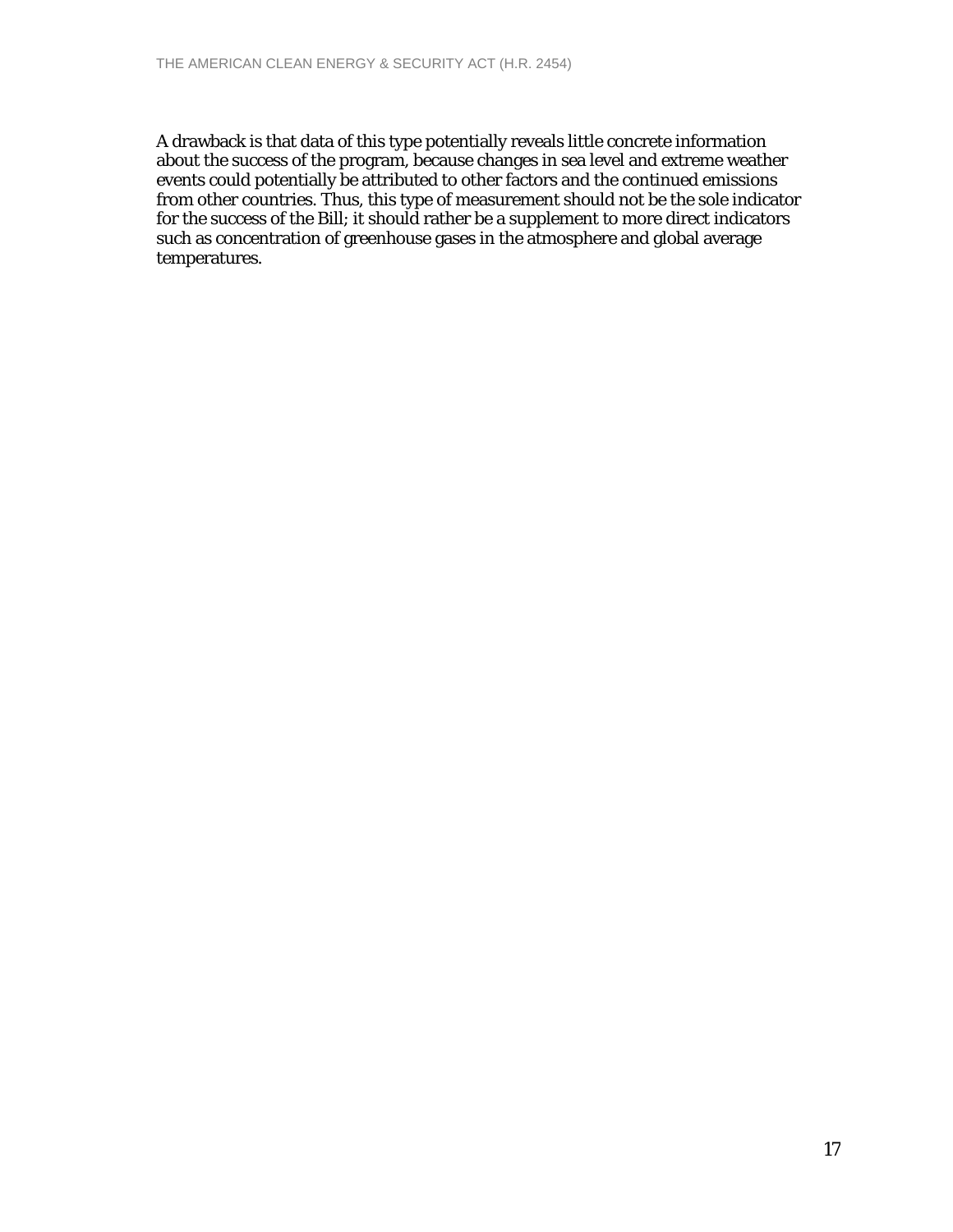# **CONCLUSIONS**

Reacting to the Earth's dynamic climate system calls for a flexible political strategy and the use of abatement tools that can be rapidly adjusted with scientific breakthroughs and economic opportunities (Hempel, 2003). The adaptive management strategies in the Bill not only unite the wide range of evolving technologies and strategies for adapting to and mitigating climate change, they may provide the flexibility required to address the problem.

While a world leader in some aspects of environmental protection, the United States has often been viewed as a laggard when it comes to climate issues (Hempel, 2003). The Bill, which represents the first time the federal government has attempted to address climate change, conveys progressive environmental policy to the international community. Moreover, passage would represent a rare application in United States politics of the precautionary principle, an environmental, political and scientific concept advocating the responsibility to intervene and protect the public from harm even when science or evidence is not certain.

Indeed, scientific certainty in climate change is a luxury mankind cannot afford in the short run and quite possibly an unattainable goal in the long run, due to the chaotic properties of climate systems (Hempel, 2003). Through melting ice caps and increased weather anomalies, climate change has already begun to demonstrate to mankind that change must occur, and soon. While action may be costly economically and politically, inaction is costliest of all.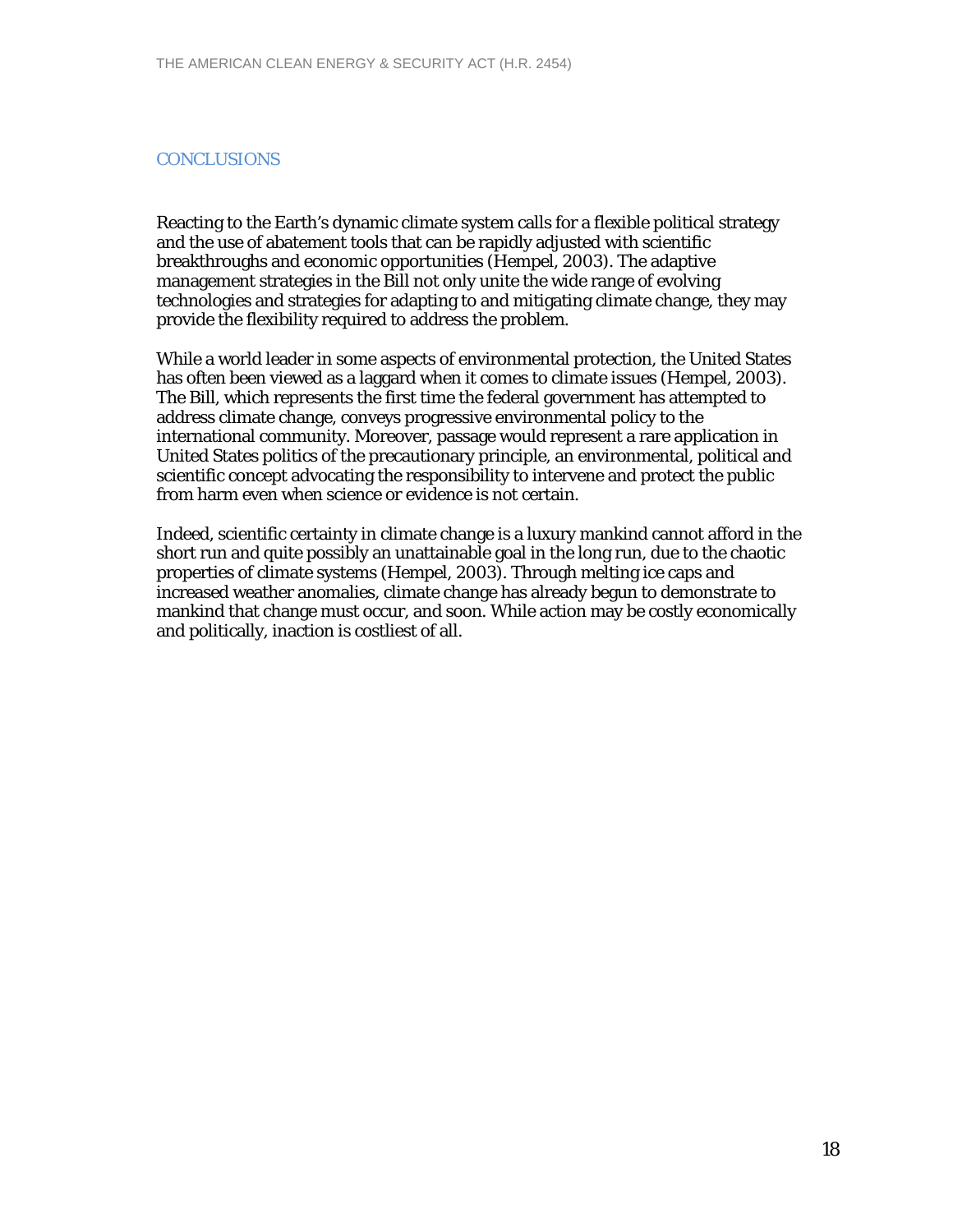# WORKS CITED

ACIA. (2005). Arctic Climate Impact Assessment. New York, NY: Cambridge University Press.

Anderson, S., and R. Newell. (2004). Prospects for carbon capture and storage technologies. *Annual Review of Environment and Resources*, *29,* 109-142.

Archer, D. (2005). The fate of fossil fuel CO<sub>2</sub> in geologic time. *Journal of Geophysical Research*, *110*, 1-16.

Board on Atmospheric Sciences and Climate. (2003). Understanding Climate Change Feedbacks. The National Academies Press. Retrieved 13 June 2009 from <http://books.nap.edu/openbook.php?record\_id=10850&page=59>

Broecker, W. S., M. Andree, W. Wolfli, H. Oeschger, G. Bonani, J. Kennett, and D. Peteet. (1988). The Chronology of the Last Deglaciation: Implications to the Cause of the Younger Dryas Event. *Paleoceanography*, *3,* 1-19.

Cohen. S. (2006). Understanding Environmental Policy. New York City: Columbia University Press.

Congressional Budget Office. (2009). Cost Estimate: H.R. 2454 American Clean Energy and Security Act of 2009. Retrieved 8 August 2009 from <www.cbo.gov/ftpdocs/ 102xx/doc10262/hr2454.pdf>

Denman, K., G. Brasseur, A. Chidthaisong, P. Ciais, P. Cox, and R. Dickinson, 2007: Couplings between changes in the climate system and biogeochemistry. *In*: *Climate Change 2007: The Physical Science Basis. Contribution of Working Group I to the Fourth Assessment Report of the Intergovernmental Panel on Climate Change.* Cambridge University Press, New York, NY.

Emiliani, C. (1955). Pleistocene temperatures. *The Journal of Geology, 63,* 538-578.

Ernst, H.R. (2003). The Chesapeake Bay as a political dilemma. *In* Chesapeake Bay Blues. Rowman & Littlefield Publishers, Inc., Oxford, UK.

Forster, P., V. Ramaswamy, P. Artaxo, T. Berntsen, R. Betts, D.W. Fahey, J. Haywood, J. Lean, D.C. Lowe, G. Myhre, J. Nganga, R. Prinn, G. Raga, M. Schulz and R. Van Dorland, 2007: Changes in Atmospheric Constituents and in Radiative Forcing. *In: Climate Change 2007: The Physical Science Basis. Contribution of Working Group I to the Fourth Assessment Report of the Intergovernmental Panel on Climate Change* [Solomon, S., D. Qin, M. Manning, Z. Chen, M. Marquis, K.B. Averyt, M.Tignor and H.L. Miller (eds.)]. Cambridge University Press, Cambridge, United Kingdom and New York, NY, USA.

Freeman, A. M. (2003). Economics, Incentives, and Environmental Policy. In Environmental Policy: New Directions for the Twenty-First Century. 5th ed. Eds. Norman J. Vig and Michael E. Kraft. Washington, D.C.: CQ Press. 2003.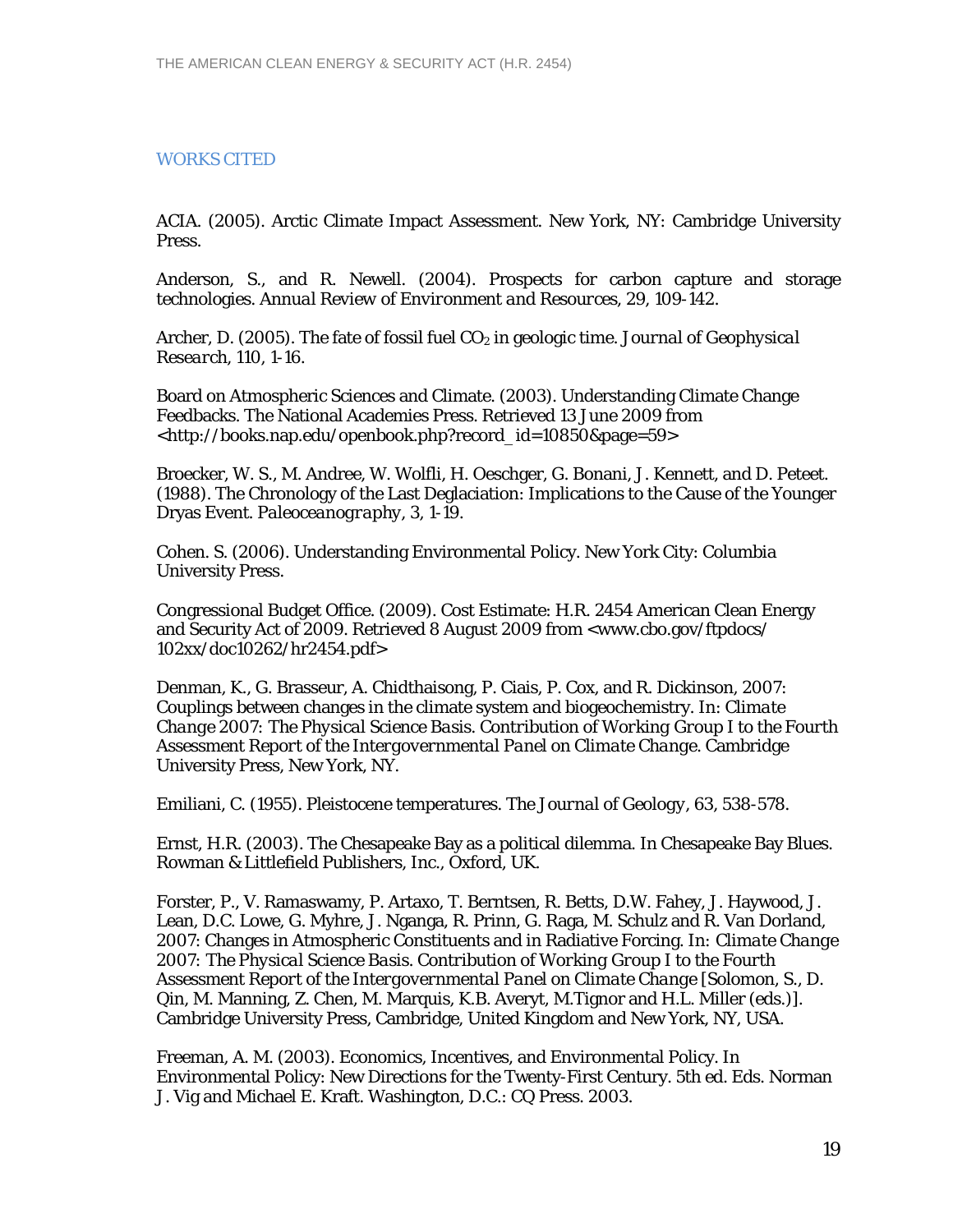Gibbs, H.K., S. Brown, J. O. Niles, and J.A. Foley. (2007). Monitoring and estimating tropical forest carbon stocks: making REDD a reality. *Environmental Research Letters, 2,* 1-13.

Hansen, J., M. Sato, P. Kharecha, D. Beerling, V. Masson-Delmotte, M. Pagani, M. Raymo, D. Royer, J. C. Zachos. (2008). Target Atmospheric CO<sub>2</sub>: Where Should Humanity Aim? Accessed 8 August 2009 from <http://www.columbia.edu/~jeh1/>

Hardin, G. (1968). The Tragedy of the Commons. *Science*, *162,* 1243-1248.

Hegerl, G.C., F. W. Zwiers, P. Braconnot, N.P. Gillett, Y. Luo, J.A. Marengo Orsini, N. Nicholls, J.E. Penner and P.A. Stott, 2007: Understanding and Attributing Climate Change. In: *Climate Change 2007: The Physical Science Basis. Contribution of Working Group I to the Fourth Assessment Report of the Intergovernmental Panel on Climate Change* [Solomon, S., D. Qin, M. Manning, Z. Chen, M. Marquis, K.B. Averyt, M. Tignor and H.L. Miller (eds.)]. Cambridge University Press, Cambridge, United Kingdom and New York, NY, USA.

Hempel, L. C. (2003). Environmental Policy: New Directions for the Twenty-First Century. Eds. Norman J. Vig and Michael E. Kraft. Washington, D.C.: CQ Press.

Houghton, J. (2009). *Global warming: The complete briefing*. New York, NY: Cambridge University Press.

Houghton, R.A., J.E. Hobbie, J.M. Melillo, B. Moore, B.J. Peterson, G.R. Shaver, and G.M. Woodwell. (1983). Changes in the Carbon Content of Terrestrial Biota and Soils between 1860 and 1980: A Net Release of CO2 to the Atmosphere. *Ecological Monographs*, *53,* 236-262.

Jackson, C., Y. Xia, M. Sen, and P. Stoffa. (2003). Optimal parameter and uncertainty estimation of a land surface model: A case example using data from Cabauw, Netherlands. *Journal of Geophysical Research, 108,* (DOI), 4583 10.1029/2002JD002991.

Jahnke, J.A. (2000). Continuous Emission Monitoring. Hoboken, NJ: Wiley Publishing.

Jenkins, J. (2009). Emissions Cap May Let U.S. Emissions Continue to Rise through 2030. 2009. Breakthrough Institute. Accessed 28 July 2009 from <http://thebreakthrough.org/blog/2009/05/climate\_bills\_offsets\_provisio.shtml>

Kamieniecki, S., D. Shafie, and J. Silvers. Forming Partnerships in Environmental Policy: The Business of Emissions Trading in Clean Air Management. *American Behavorial Scientist, 43*, 107-123.

Meehl, G.A., T.F. Stocker, W.D. Collins, P. Friedlingstein, A.T. Gaye, J.M. Gregory, A. Kitoh, R. Knutti, J.M. Murphy, A. Noda, S.C.B. Raper, I.G. Watterson, A.J. Weaver and Z.- C. Zhao, 2007: Global Climate Projections. In: *Climate Change 2007: The Physical Science Basis. Contribution of Working Group I to the Fourth Assessment Report of the Intergovernmental Panel on Climate Change* [Solomon, S., D. Qin, M. Manning, Z. Chen, M. Marquis, K.B. Averyt, M. Tignor and H.L. Miller (eds.)]. Cambridge University Press, Cambridge, United Kingdom and New York, NY, USA.